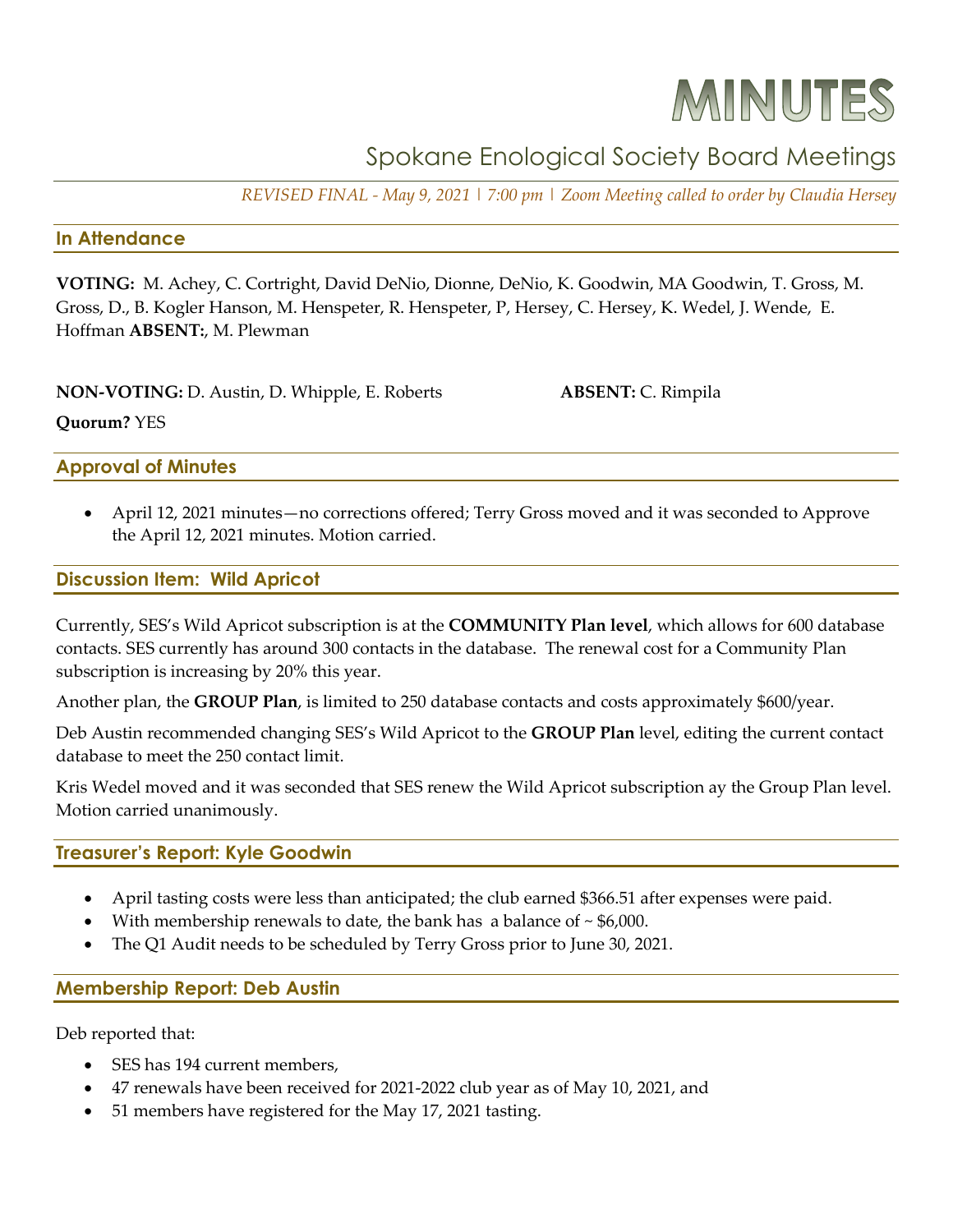# **Tasting Programs Support: Paul Hersey | Dave Whipple**

- April Tasting Review: No feedback shared.
- May Tasting Update: Four of the Six wines selected for the tasting are available, with the remaining two back ordered which will make it difficult to prepare the tasting kits for pickup. Fifty-one (51) members have registered for the tasting and the event can accommodate sixty (60) tasters based on the number of tasting kits available. Kits are available for pickup on Friday – Sunday at the Wanderlust Delicato.
- June Tasting Proposal: Kris Wedel moved and it was seconded that the regular June tasting event be replaced with an Extra Special event scheduled on June 16, 2021 at the Winescape Winery. Motion carried.

#### **Special Events: Eve Roberts**

- Holiday Dinner is scheduled for December 13, 2021.
- Anniversary Dinner is scheduled for April 22, 2022.
- Both dinners will be held at the Spokane Club.

# **Extra Special Events: Deby Hanson**

June Extra Special Tasting planned:

- **Winescape on June 16, 2021, 6:00 – 8:00 p.m.**
- Five (5) tastings and charcuterie platters offered for \$25 / person. Fifty guest limit depending on weather and current COVID-19 phase.
- Discussion considered possibility of subsidizing the Wild Apricot registration fees for those attending the extra special event, supplementing the charcuterie platters with additional food, and other event logistics.
- Kris Wedel moved and it was seconded that registration for the event will cost Motion carried unanimously.
- Proposal: \$30 members / \$35 non-members, with the fee cover Winescapes' tasting costs, additional food provided by Food Committee, and the Wild Apricot processing fee. Motion carried.

# **Food Committee: Barb Kogler | Jody Wende**

No Report

# **Glasses | Linens | Swag Bags, etc.: Dionne DeNio**

• Dionne will issue New Member swag bags to those attending the in-person June Extra Special event at Winescape.

#### **Membership Recognition: Dionne DeNio**

• 25 year and 35 year member recognitions will be celebrated at the 2021 Holiday Dinner scheduled for December.